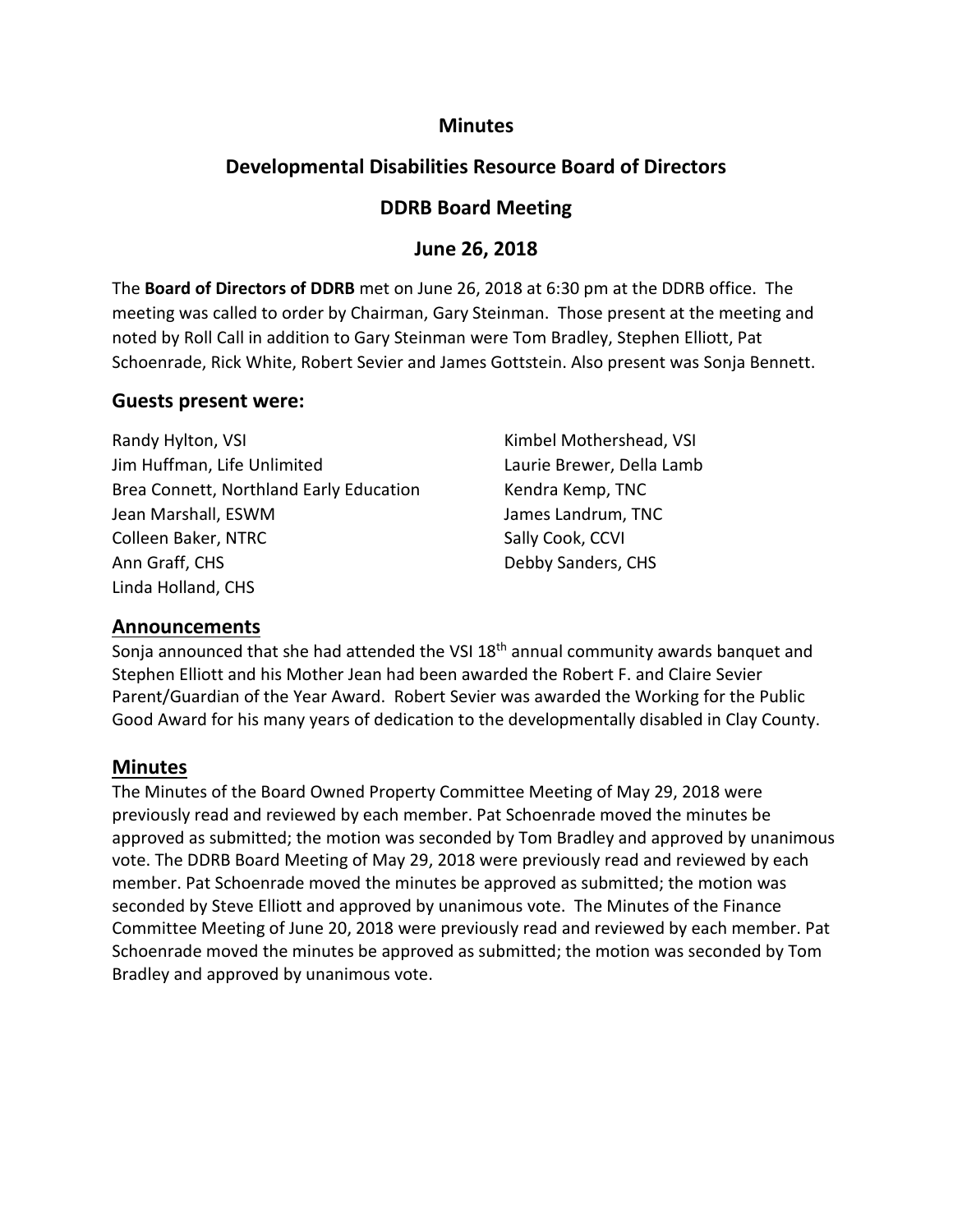# **Financial Report**

Thomas Bradley, Treasurer provided the following Financial Report for the month of May.

## **DDRB P&L YTD to Date May**

|                              | Total Income =                 | \$4,955,475.28         |  |  |  |
|------------------------------|--------------------------------|------------------------|--|--|--|
|                              | Total Expenses =               | \$2,110,411.86         |  |  |  |
|                              | Net Income =                   | \$2,845,063.42         |  |  |  |
|                              | <b>DDRB Balance Sheet May</b>  |                        |  |  |  |
|                              | Total Checking & Savings =     | \$7,087,210.17         |  |  |  |
|                              | Total Fixed Assets =           | \$1,917,004.37         |  |  |  |
|                              | Total Assets =                 | \$9,004,214.54         |  |  |  |
|                              | <b>Total Liabilities=</b>      | $\frac{5}{2}$ 4,104.90 |  |  |  |
|                              | Total Fund Balance =           | \$6,155,046.22         |  |  |  |
|                              | Net Income $=$                 | \$2,845,063.42         |  |  |  |
|                              | Total Equity =                 | \$9,000,109.64         |  |  |  |
|                              | Total Liabilities and Equity = | \$9,004,214.54         |  |  |  |
|                              | TCM P & L Year to Date May     |                        |  |  |  |
|                              | Total Income =                 | \$1,493,460.43         |  |  |  |
|                              | Total Expenses =               | \$ <u>1,015,035.34</u> |  |  |  |
|                              | Net Income =                   | \$478,425.09           |  |  |  |
| <b>TCM Balance Sheet May</b> |                                |                        |  |  |  |
|                              | Total Checking & Savings =     | \$2,227,997.77         |  |  |  |
|                              | Total Assets =                 | <u>\$ 2,227,997.77</u> |  |  |  |
|                              | Net Income =                   | <u>\$ 2,227,997.77</u> |  |  |  |
|                              | Total Liabilities and Equity = | <u>\$ 2,227,997.77</u> |  |  |  |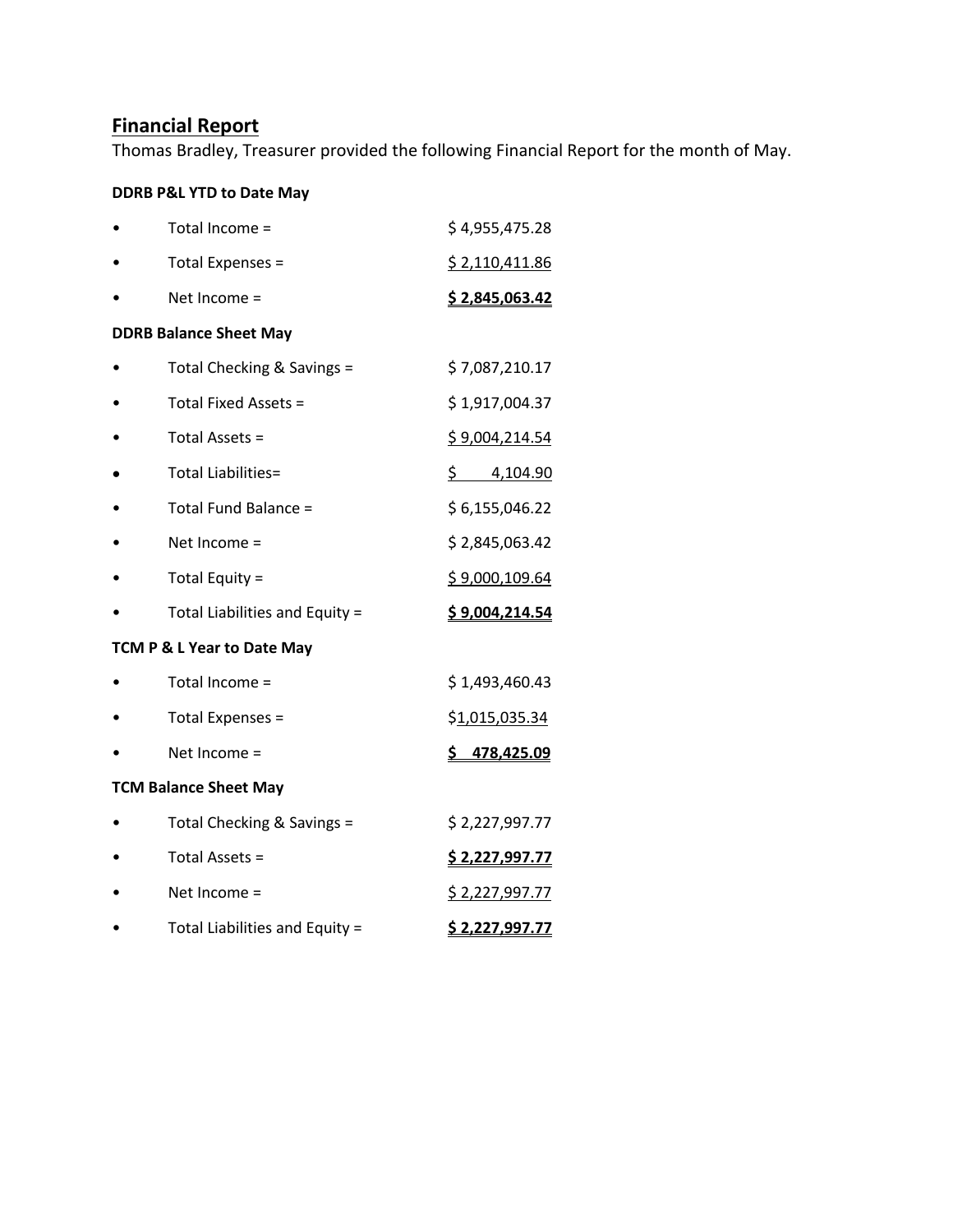#### **RECAP of Short and Long-Term Investments – May 31, 2018**

#### **DDRB**

Long Term Reserves Investment:

• Total Balance =  $$2,425,000$ 

Short Term Working Capital Investment:

 $\bullet$  Total Balance = \$2,908,000

DDRB Interest Earned YTD = \$27,311.75

**TCM** 

Long-Term TCM Reserves Investment:

• Total Balance= \$1,238,000

TCM Interest YTD = \$4,462.39

## **Executive Committee**

Gary Steinman reported that the TCM Contract for July 2017 – June 2022 had been signed and executed along with a Letter of Understanding from DMH that the Center for Human Services handles all the targeted case / case management for the DDRB board.

## **Finance Committee**

Tom Bradley provided the board members with a time-table for the FY19 funding process. This will also be distributed to all the agencies.

## **2018 Capital Grant Program**

Tom advised that we had received capital grant requests from all of our agencies. We approved VSI and ESMW last month. All Finance Committee members had reviewed and approved the grants and favored recommending to the board as follows,

## **Della Lamb / City Wide Transportation**

- Project: 2 New Vans
- Cost of Project: \$118,000
- Guideline: \$105,000
- Request: \$105,000
- Finance Committee Recommendation: \$105,000

Steve Elliott moved that the board approve the finance committee recommendation of \$105,000. The motion was seconded by Rick White. The measure passed by unanimous roll call vote by the members present.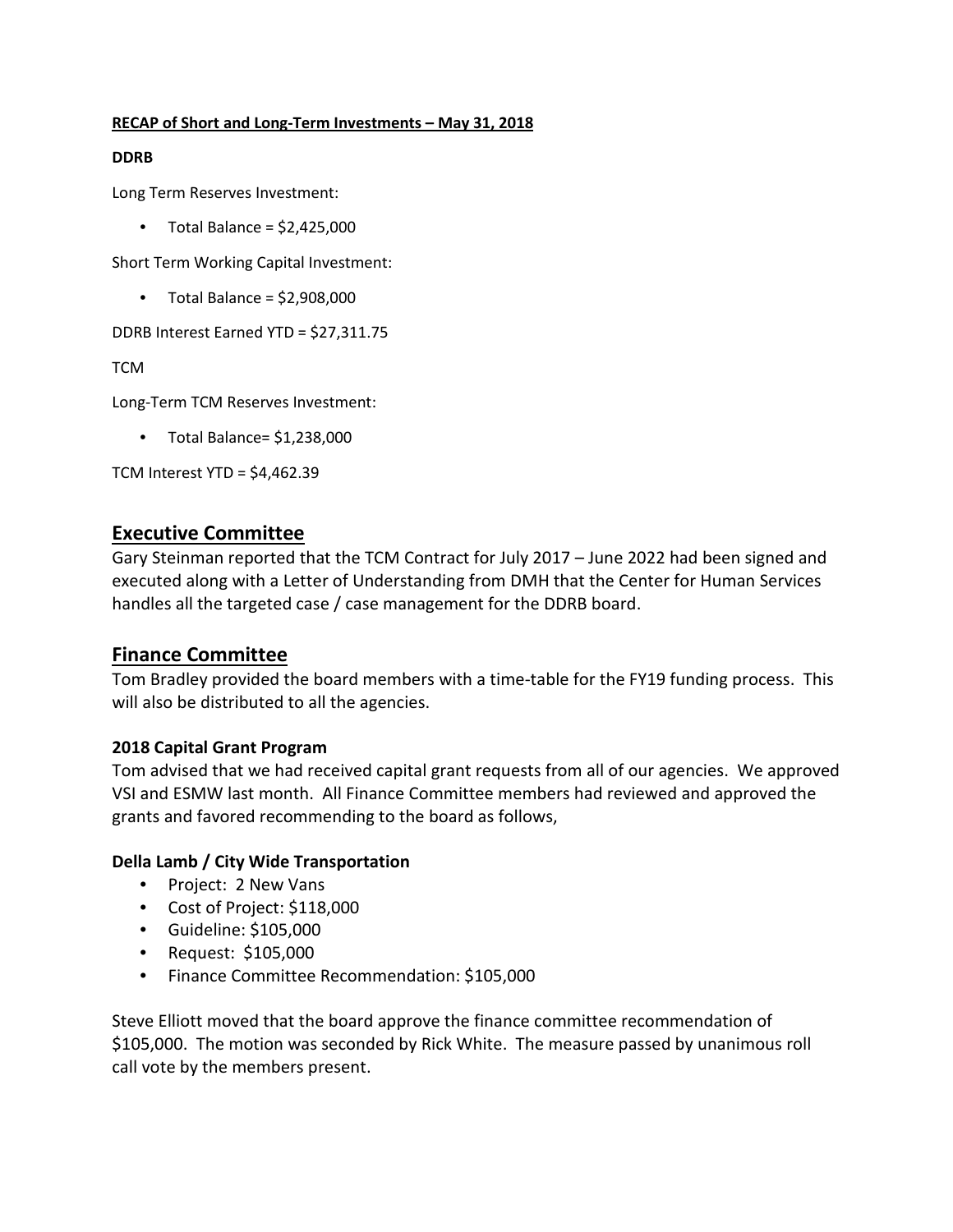#### **Northland Therapeutic Riding Center**

- Project: Accessible Bathroom Facility
- Cost of Project: \$15,000 \$17,800
- Guideline: \$5,000
- Request: \$10,000
- Finance Committee Recommendation: \$5,000

Colleen Baker confirmed that they had received a donation from a volunteer in the amount of \$10,000 and the project will be started and completed in the month of July.

Steve Elliott moved that the board approve the finance committee recommendation of \$5,000. The motion was seconded by Tom Bradley. The measure passed by unanimous roll call vote by the members present.

#### **Northland Early Education Center**

- Project: Outdoor Play Area
- Cost of Project: \$173,541
- Guideline: \$65,000
- Request: \$128,000
- Finance Committee Recommendation: \$65,000

Brea Connett said provided the various sources from which they are raising the funds for this project. She thinks that they may end up \$20,000 short of the full project cost but if so, they will either takes those funds from their reserves or add to their construction loan.

Steve Elliott moved that the board approve the finance committee recommendation of \$65,000. The motion was seconded by Rick White. The measure passed by unanimous roll call vote by the members present.

## **Life Unlimited**

- Project: Multiple
- Cost of Projects: \$104,295
	- Parking Lot  $$72,602$
	- Server Project \$12,887
	- Signs Project \$11,810
	- Wheelchair Swing –\$6,995
- Request: \$104,295
- Finance Committee Recommendation: \$104,295

Steve Elliott moved that the board approve the finance committee recommendation of \$104,295. The motion was seconded by Rick White. The measure passed by unanimous roll call vote by the members present.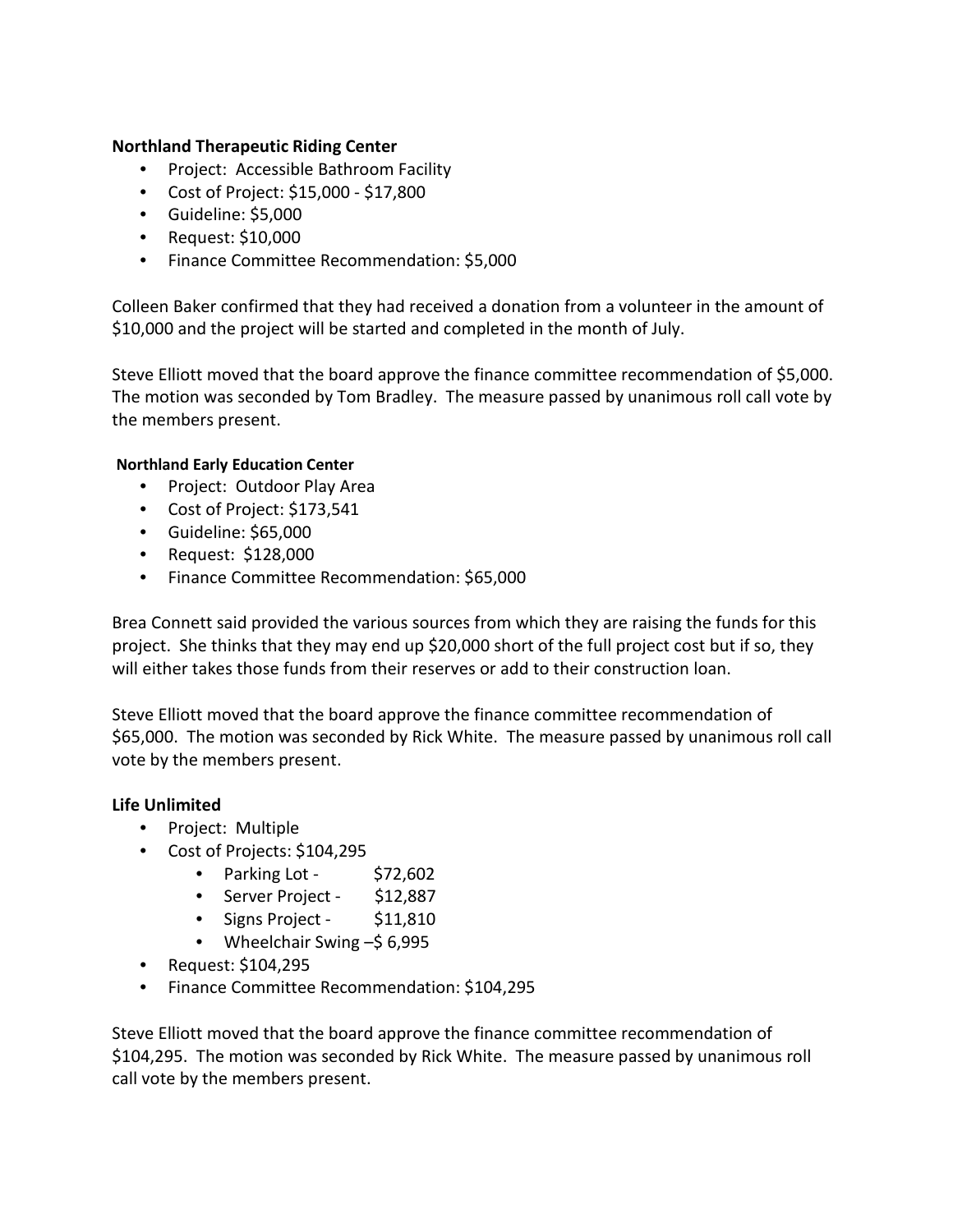## **Ability KC**

- Project: Industrial Packing Tables and Shelving Carts
- Cost of Project: \$2,200
- Guideline: \$5,000
- Request: \$2,200
- Finance Committee Recommendation: \$2,200

Steve Elliott moved that the board approve the finance committee recommendation of \$2,200. The motion was seconded by Tom Bradley. The measure passed by unanimous roll call vote by the members present.

#### **Children's Center for the Visually Impaired**

- Project: Technology Laptop Computers (10)
- Cost of Project: \$18,770
- Guideline: \$20,000
- Request: \$18,770
- Finance Committee Recommendation: \$18,770

Steve Elliott moved that the board approve the finance committee recommendation of \$18,770. The motion was seconded by Rick White. The measure passed by unanimous roll call vote by the members present.

## **TNC Community**

- Project: Updates to the Claymont Group Home
- Cost of Project: \$80,287
- Guideline: \$20,000
- Request:  $$20,000$ 
	- Paint  $$3,104$
	- $\bullet$  Furniture \$2,097
	- Flooring \$11,500
	- Appliances \$ 3,299
- Finance Committee Recommendation: \$20,000

James Landrum advised that several of the vendors were donating their time in lieu of fees for these projects and the remaining cost of the project will be paid from reserves.

Steve Elliott moved that the board approve the finance committee recommendation of \$20,000. The motion was seconded by Tom Bradley. The measure passed by unanimous roll call vote by the members present.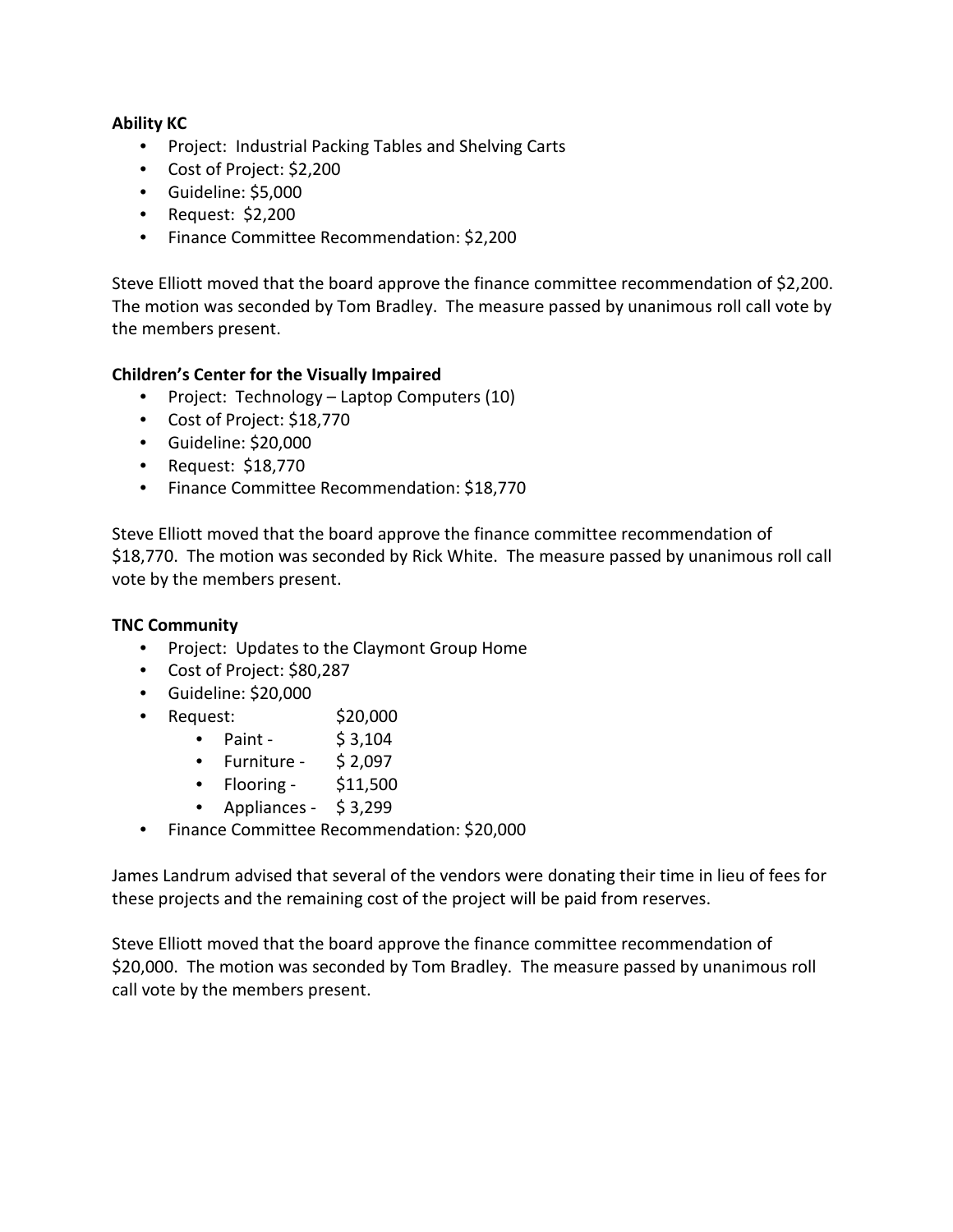#### **Alphapointe**

- Project: Machine Tooling Costs
	- Tape Machine in Office Products Department
- Cost of Project: \$5,000
- Guideline: \$5,000
- Request: \$5,000
- Finance Committee Recommendation: \$5,000

Rick White moved that the board approve the finance committee recommendation of \$5,000. The motion was seconded by Gary Steinman. The measure passed by unanimous roll call vote by the members present.

#### **Vocational Services**

- Project: Guardrails at 905 Kent Street
- Cost of project: \$11,6335
	- Guardrail has deteriorated to a point immediate attention is required.
	- In place of the prior approved NCK paint project (\$11,633) as the scope of this project has increased due to the need to caulk, tuckpoint and paint. They will revisit this project at a later date.

Steve Elliott motioned that the Board approve the change in projects which was seconded by Rick White and approved unanimously by those members present.

# **Children's Therapy Center / Center for Human Services**

#### **FY19 Budget (July 2018 – June 2019)**

The final issue to be presented by the Finance Committee was the FY19 Budget for Children's Therapy Center / Center for Human Services. Debby Sanders, Linda Holland and Anita Hartman had presented the budget previously to the Finance Committee. The Finance Committee neither approved or disapproved the budget but recommended a presentation to the Board. In the meantime, Tom and Sonja worked with Debby Sanders to determine the "source" of some of the information and numbers she provided. With those questions satisfied, Tom presented the CTC FY19 Budget to the Board.

Tom pointed out that the FY18 budget reflected a net profit to DDRB of \$63,795 but the actual numbers are projected to be \$646,859 with 11 months actuals included in this number. He showed the CTC proposed FY19 budget which reflects a loss to DDRB of (\$34,059). He explained that Debby has a formula they use to weight the anticipated billings / payments to DDRB from DMH and that it a reflects a "worst case scenario". She has done this year over year in her proposal. He showed the historical income that DDRB has received and explained that "worst case scenario" has not yet happened and he does not anticipate that in FY19.

|                                 | <b>FY12</b> | <b>FY13</b> | <b>FY14</b> | FY15      | FY16      | <b>FY17</b> | <b>FY18</b> |
|---------------------------------|-------------|-------------|-------------|-----------|-----------|-------------|-------------|
| Targeted Case Management Income | 205.476     | 1.221.483   | 2,268,897   | 2.545.199 | 3.156.455 | 3.294.990   | 3,584,136   |
| <b>Case Management Expenses</b> | 200,961     | 1,093,510   | 1,822,372   | 2,313,257 | 2,612,086 | 2,802,148   | 2,923,596   |
| <b>TCM Income</b>               | 4,515       | 127,973     | 446.525     | 231,942   | 544,369   | 492,842     | 660,539     |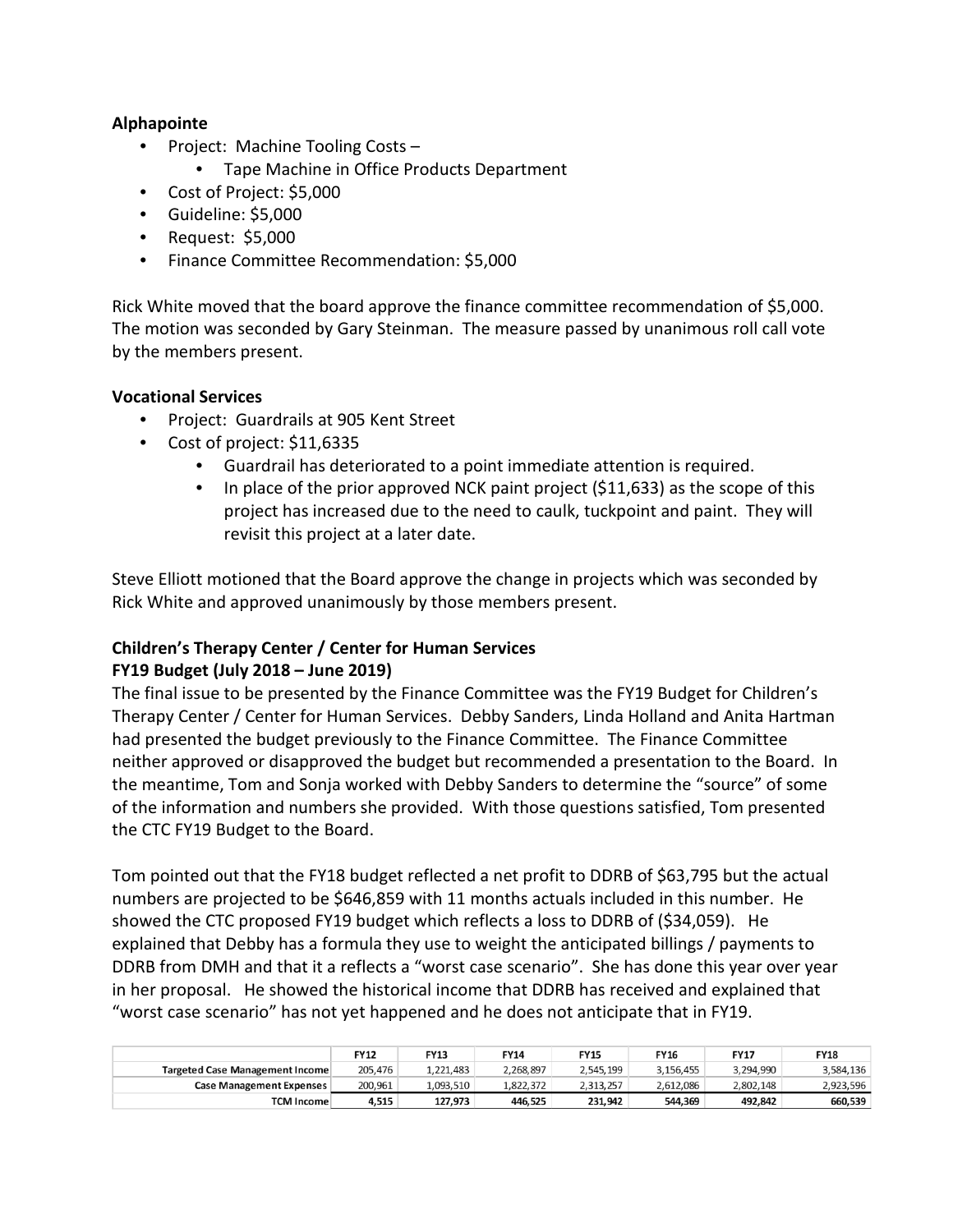## This is the budget for FY19 compared to Budget for FY18 and Actuals for FY18.

|                                         |                            |        |                    |                         | <b>Compared to</b>      |
|-----------------------------------------|----------------------------|--------|--------------------|-------------------------|-------------------------|
|                                         | <b>CTC Approved Budget</b> |        | <b>Actual FY18</b> |                         | <b>Previous</b>         |
| <b>Item Desciption</b>                  | 2018                       |        | (June Estimated)   | <b>Requested FY2019</b> | <b>Budget</b>           |
| # of FTE Administrative Staff           | 10.50                      |        | 11.00              | 10.26                   | (0.24)                  |
| # of FTE Case Managers III - Admin      | 0.75                       |        |                    | 0.75                    |                         |
| # of FTE Case Managers                  | 29.05                      |        | 30.00              | 32.05                   | 3.00                    |
|                                         |                            |        |                    |                         |                         |
| <b>Total Cost (Payments to CHS)</b>     | 2,767,961                  |        | 2,923,596          | 2,952,459.00            | 6.67%                   |
| 5% Operating Reserve                    | 138,398                    |        |                    | 147,623                 | 6.67%                   |
| <b>CHS's Grand Total</b>                | 2,906,359                  |        | 2,923,596          | 3,100,082               | 6.67%                   |
| #Hours Served                           | 40,481                     |        | 40000 ??           | 44,662                  | 10.33%                  |
| CHS Billable Hourly Rate                | 71.80                      |        | 71.80              | 69.41                   | $-3.32%$                |
| Annual Cost per Case Manager            | 100,047                    |        | 97,453             | 96,726                  | $-3.32%$                |
| # Of Individuals Served                 | 1,162                      |        | 1,207              | 1,243                   | 6.97%                   |
| Case manager Caseload                   | 40.00                      |        | 40.23              | 38.78                   | $-3.04%$                |
| <b>CHS Operating Income of Expenses</b> |                            |        |                    |                         |                         |
| Clay Coutny Amount Paid to CHS          | 2,906,359                  |        | 2,923,596          | 3,100,082               | 6.67%                   |
| <b>CHS Total Expenses</b>               | 2,767,961                  |        | 2,923,596          | 2,952,459               | 6.67%                   |
| CHS Income over Expneses                | 138,398                    |        |                    | 147,623                 | 6.67%                   |
| % Operating Reserve                     | 5.00%                      |        | 0.00%              | 5.00%                   | 0.00%                   |
| <b>Clay County Income over Expenses</b> |                            |        |                    |                         |                         |
| <b>Clay County TCM Medicaid Billing</b> | 2,979,110                  |        | 3,584,136          | 3,091,986.00            | 3.79%                   |
| <b>Expansion/Equipment Costs</b>        | 8,956                      |        | 13,681             | 25,963                  | 189.90%                 |
| <b>Total Net Funds</b>                  | 2,970,154                  |        | 3,570,455          | 3,066,023               | 3.23%                   |
| Clay County Amount Paid to CHS          | 2,906,359                  |        | 2,923,596          | 3,100,082               | 6.67%                   |
| Clay County Income over Expenses        | 63,795                     |        | 646,859            | (34,059)                | $-153.39%$              |
| % Reserves for Clay County              | 2.20%                      |        | 22.13%             | $-1.10%$                | $-150.05%$              |
| <b>TCM Rate</b>                         | 103.68                     |        | 103.68             |                         | 103.68 o change in rate |
|                                         |                            |        |                    |                         |                         |
| <b>Medicaid Eligible</b>                | 834                        | 71.77% | 845                | 903                     | 72.65%                  |
| Non-Medicaid Elibile                    | 328                        | 28.23% | 362                | 340                     | 27.35%                  |
| Total                                   | 1,162                      | 100%   | 1,207              | 1,243                   | 100%                    |

Tom reviewed the "worst case" with our projected actuals based on history which is shown below. He recommended that the Board approve the budget as submitted by Children's Therapy Center for FY19. Steve Elliott motioned that the Board approve the budget as submitted by Children's Therapy Center for FY19. The motion was seconded by Rick White and passed unanimously by the members present.

|                                         | <b>CTC Budget</b>     |                           |
|-----------------------------------------|-----------------------|---------------------------|
| <b>CTC Approved Budget</b>              | <b>CHS Worst Case</b> | <b>Projected Based On</b> |
|                                         |                       |                           |
| <b>Item Desciption</b>                  | <b>Scenario</b>       | <b>Historical Actuals</b> |
| # of FTE Administrative Staff           | $10 - 2$              | 10.26                     |
| # of FTE Case Managers III - Admin      | 0.75                  | 0.75                      |
| # of FTE Case Managers                  | 32.05                 | 32.05                     |
| <b>Total Cost (Payments to CHS)</b>     | 2,952,459             | 2,952,459                 |
| 5% Operating Reserve                    | 147,623               | 147,623                   |
| <b>CHS's Grand Total</b>                | 3,100,082             | 3,100,082                 |
| # Hours Served                          | 44,662                | 44,662                    |
| <b>CHS Billable Hourly Rate</b>         | 69.41                 | 69.41                     |
| Annual Cost per Case Manager            | 96,726                | 96,726                    |
| # Individuals Served                    | 1,243                 | 1,243                     |
| Case manager Caseload                   | 38.78                 | 38.78                     |
|                                         |                       |                           |
| <b>CHS Operating Income of Expenses</b> |                       |                           |
| Clay County Amount Paid to CHS          | 3,100,082             | 3,100,082                 |
| <b>CHS Total Expenses</b>               | 2,952,459             | 2,952,459                 |
| CHS Income over Expneses                | 147,623               | 147,623                   |
| % Operating Reserve                     | 5.00%                 | 5.00%                     |
| <b>Clay County Income over Expenses</b> |                       |                           |
| <b>Clay County TCM Medicaid Billing</b> | 3,091,986.00          | 3,691,659.63              |
| Less Expansion/Equipment Costs          | 25,963                | 25,963                    |
| <b>Total Net Funds</b>                  | 3,066,023             | 3,665,697                 |
| Clay County Amount Paid to CHS          | 3,100,082             | 3,100,082                 |
| Clay County Income over Expenses        | (34,059)              | 565,615                   |
| % Reserves for Clay County              | $-1.10%$              | 18.25%                    |
| <b>TCM Rate</b>                         | 103.68                | 103.68                    |
|                                         |                       |                           |
| Medicaid Eligible                       | 903                   | 903                       |
| Non-Medicaid Elibile                    | 340                   | 340                       |
| Total                                   | 1,243                 | 1,243                     |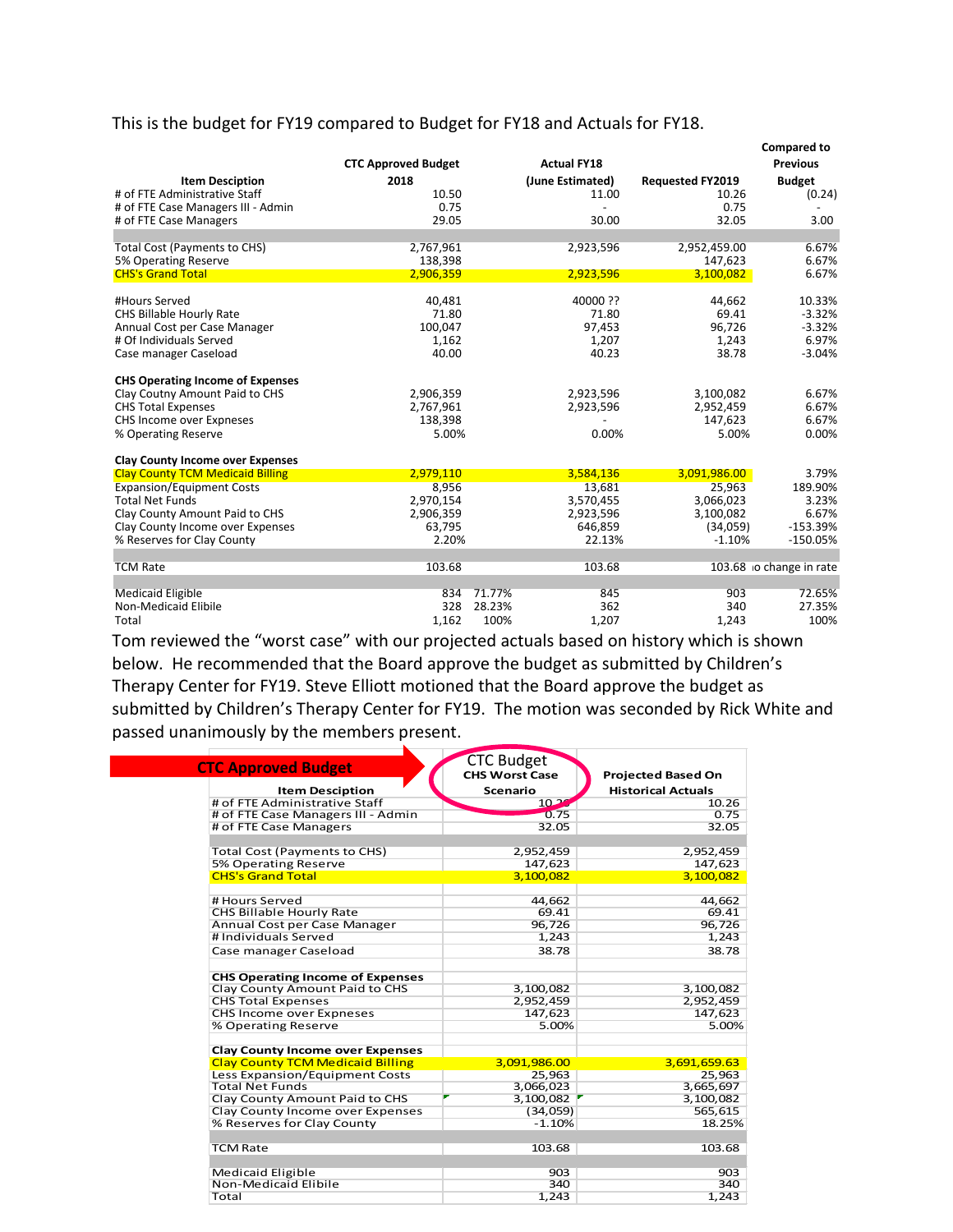## **Services Committee**

Pat Schoenrade said there was no report from the Services Committee. She does plan to visit each agency over the next 6 weeks and will be scheduling those appointments. She attended the TNC Dirty Duo Fund Raiser and shared several photos of the event with the Board.

# **Board Owned Property Committee**

Rick White gave the report for the Board Owned Property Committee for Alan Naylor who was not in attendance. The Committee recommended two items for approval relative to the Kent Street Building at the request of Sonja.

- 1. Scott Rice Office Works for cleaning chairs in the office. There are 122 seat-only chairs throughout the office that need cleaning and 14 cloth conference room chairs. The bid from Scott Rice totals \$960.00. Pat Schoenrade moved that Board approve this expenditure which was seconded by Tom Bradley. The measure passed unanimously by roll call vote by those members present.
- 2. Additional office space for CHS is needed to accommodate the growth. Scott Rice Office Works provided a quotation for the purchase and installation of additional office furniture the bid proposes to make the 2 administrative areas more private and add more desk and storage space to one. Two additional office spaces will be created by converting the Burke Conference Room into shared space and moving the conference table to Keller. The total cost of for these projects is \$5,418.59. Pat Schoenrade moved that Board approve this expenditure which was seconded by Gary Steinman. The measure passed unanimously by roll call vote by those members present.

Rick provided an update from Randy Davis, the realtor Alan Naylor had look at the Flora House. Alan had asked Mr. Davis if he would be willing to list the house for the appraised value of \$152,000. Mr. Davis said he was not interested in doing so as he does not feel that the house would bring anywhere near that and to market it at that price would be wasted efforts. He reported that Mr. Davis' recommended the house be listed for \$89,900 and market it to investors. Bob Sevier questioned again if we had an appraisal from a reputable appraiser at \$152,000, it would seem unexplainable to the tax payers why we would list it for \$89,900. After further discussion it was decided that that the BOP Committee would seek the input of 2 additional realtors and see if they would be willing to list the property. The BOP Committee will get back to the Board with their findings.

## **Long Range Committee**

There was no report from this committee.

## **Administrative Directors Report**

Sonja reported that the Fire, Security and Backflow Annual Inspections had been completed and all the necessary paperwork filed. She reported that the Commissioners approved our updated budget. She reported that we had been awarded the MEHTAP transportation grant FY19 in the amount of \$17,869. She said she had attended the Life Unlimited Arts in the Park and shared photos of the event and some of the artist. She also attended VSI - 52<sup>nd</sup> Anniversary Awards Celebration and shared photos in the announcement section.